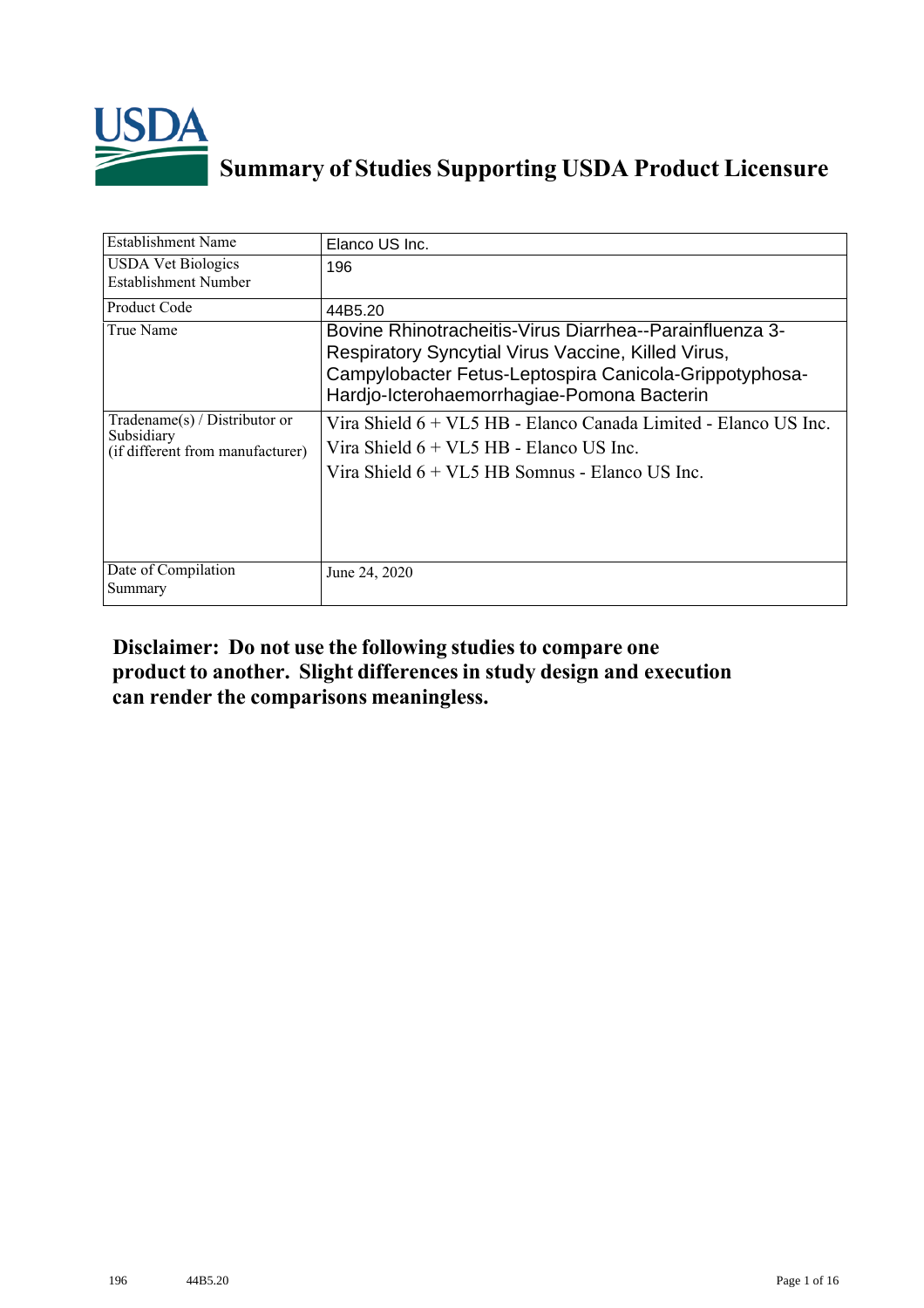| <b>Study Type</b>              | Efficacy                                                                                                                                                                                                                                                                                                                   |  |  |  |  |
|--------------------------------|----------------------------------------------------------------------------------------------------------------------------------------------------------------------------------------------------------------------------------------------------------------------------------------------------------------------------|--|--|--|--|
| <b>Pertaining to</b>           | Bovine Virus Diarrhea (BVD)                                                                                                                                                                                                                                                                                                |  |  |  |  |
| <b>Study Purpose</b>           | To demonstrate effectiveness against Bovine Virus Diarrhea                                                                                                                                                                                                                                                                 |  |  |  |  |
|                                | Type 1b                                                                                                                                                                                                                                                                                                                    |  |  |  |  |
| <b>Product Administration</b>  |                                                                                                                                                                                                                                                                                                                            |  |  |  |  |
| <b>Study Animals</b>           | Bovine                                                                                                                                                                                                                                                                                                                     |  |  |  |  |
| <b>Challenge Description</b>   | BVD isolate NY-1, BVD1b                                                                                                                                                                                                                                                                                                    |  |  |  |  |
| <b>Interval observed after</b> |                                                                                                                                                                                                                                                                                                                            |  |  |  |  |
| challenge                      |                                                                                                                                                                                                                                                                                                                            |  |  |  |  |
| <b>Results</b>                 | Study data were evaluated by USDA-APHIS prior to product<br>licensure and met regulatory standards for acceptance at the time<br>of submission. No data are published because this study was<br>submitted to USDA-APHIS prior to January 1, 2007, and APHIS<br>only require publication of data submitted after that date. |  |  |  |  |
| <b>USDA Approval Date</b>      | July 16, 2003                                                                                                                                                                                                                                                                                                              |  |  |  |  |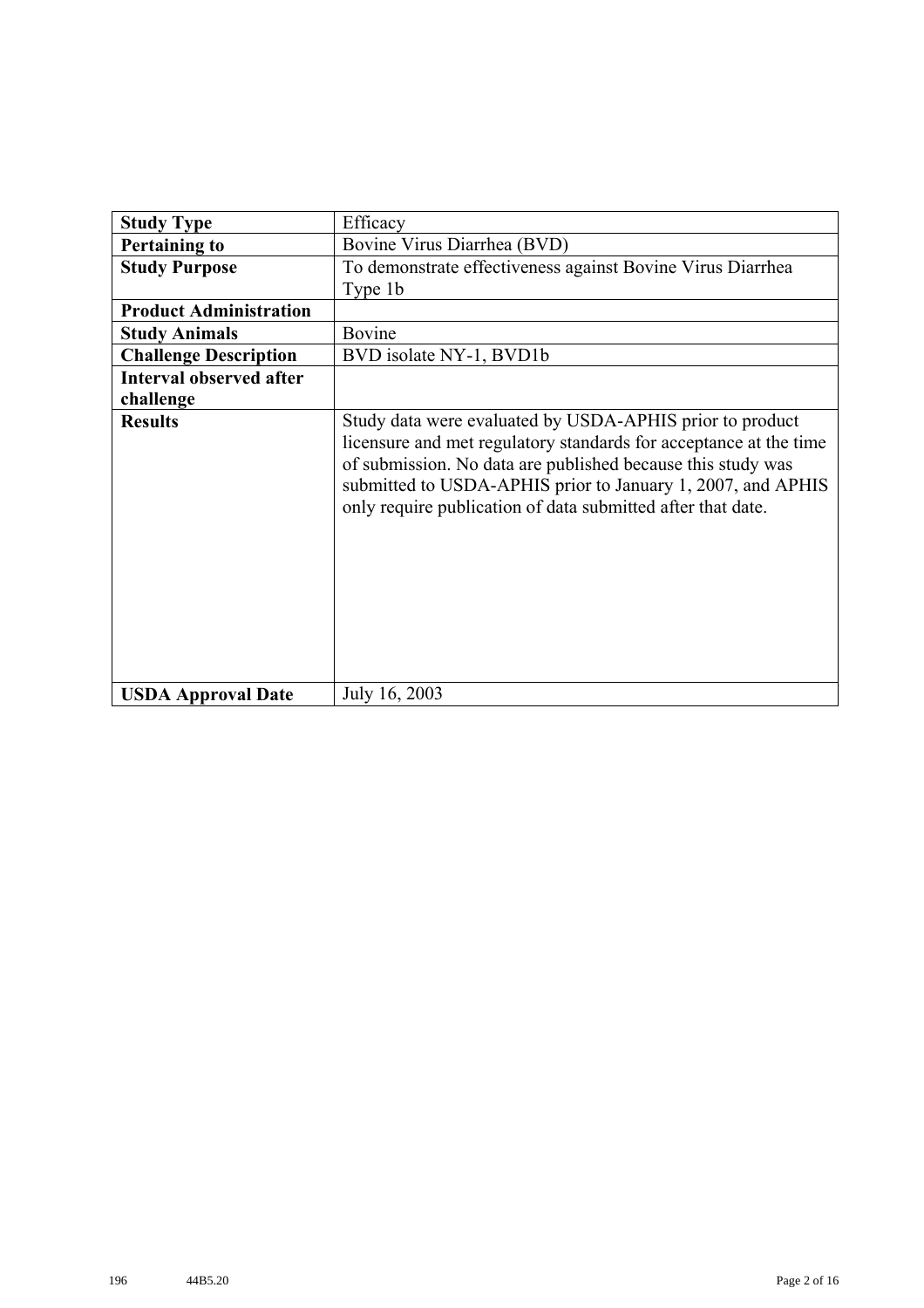| <b>Study Type</b>              | Efficacy                                                                                                                                                                                                                                                                                                                   |  |  |  |  |
|--------------------------------|----------------------------------------------------------------------------------------------------------------------------------------------------------------------------------------------------------------------------------------------------------------------------------------------------------------------------|--|--|--|--|
| <b>Pertaining to</b>           | Bovine Virus Diarrhea (BVD)                                                                                                                                                                                                                                                                                                |  |  |  |  |
| <b>Study Purpose</b>           | To demonstrate effectiveness against Bovine Virus Diarrhea                                                                                                                                                                                                                                                                 |  |  |  |  |
|                                | Type 2a                                                                                                                                                                                                                                                                                                                    |  |  |  |  |
| <b>Product Administration</b>  |                                                                                                                                                                                                                                                                                                                            |  |  |  |  |
| <b>Study Animals</b>           | Bovine                                                                                                                                                                                                                                                                                                                     |  |  |  |  |
| <b>Challenge Description</b>   | BVD isolate 890, Type BVD2a                                                                                                                                                                                                                                                                                                |  |  |  |  |
| <b>Interval observed after</b> |                                                                                                                                                                                                                                                                                                                            |  |  |  |  |
| challenge                      |                                                                                                                                                                                                                                                                                                                            |  |  |  |  |
| <b>Results</b>                 | Study data were evaluated by USDA-APHIS prior to product<br>licensure and met regulatory standards for acceptance at the time<br>of submission. No data are published because this study was<br>submitted to USDA-APHIS prior to January 1, 2007, and APHIS<br>only require publication of data submitted after that date. |  |  |  |  |
| <b>USDA Approval Date</b>      | November 3, 1998                                                                                                                                                                                                                                                                                                           |  |  |  |  |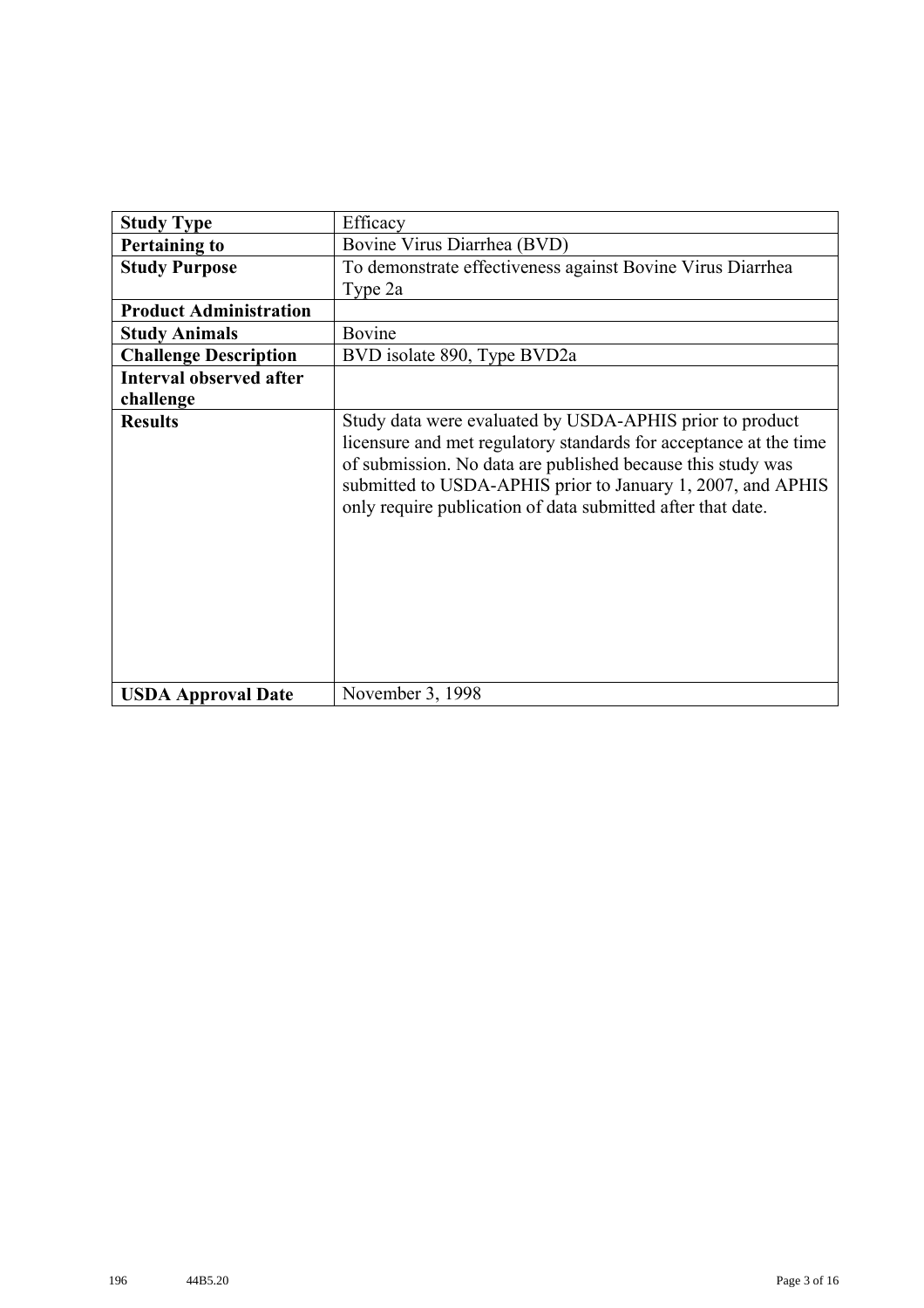| <b>Study Type</b>              | Efficacy                                                                                                                                                                                                                                                                                                                   |  |  |  |  |
|--------------------------------|----------------------------------------------------------------------------------------------------------------------------------------------------------------------------------------------------------------------------------------------------------------------------------------------------------------------------|--|--|--|--|
| <b>Pertaining to</b>           | Bovine Virus Diarrhea                                                                                                                                                                                                                                                                                                      |  |  |  |  |
| <b>Study Purpose</b>           | To demonstrate effectiveness against Bovine Virus Diarrhea                                                                                                                                                                                                                                                                 |  |  |  |  |
|                                | Type 2a at 11 months post-vaccination                                                                                                                                                                                                                                                                                      |  |  |  |  |
| <b>Product Administration</b>  |                                                                                                                                                                                                                                                                                                                            |  |  |  |  |
| <b>Study Animals</b>           | Bovine                                                                                                                                                                                                                                                                                                                     |  |  |  |  |
| <b>Challenge Description</b>   | BVD Isolate 890, Type BVD2a                                                                                                                                                                                                                                                                                                |  |  |  |  |
| <b>Interval observed after</b> |                                                                                                                                                                                                                                                                                                                            |  |  |  |  |
| challenge                      |                                                                                                                                                                                                                                                                                                                            |  |  |  |  |
| <b>Results</b>                 | Study data were evaluated by USDA-APHIS prior to product<br>licensure and met regulatory standards for acceptance at the time<br>of submission. No data are published because this study was<br>submitted to USDA-APHIS prior to January 1, 2007, and APHIS<br>only require publication of data submitted after that date. |  |  |  |  |
| <b>USDA Approval Date</b>      | September 24, 1996                                                                                                                                                                                                                                                                                                         |  |  |  |  |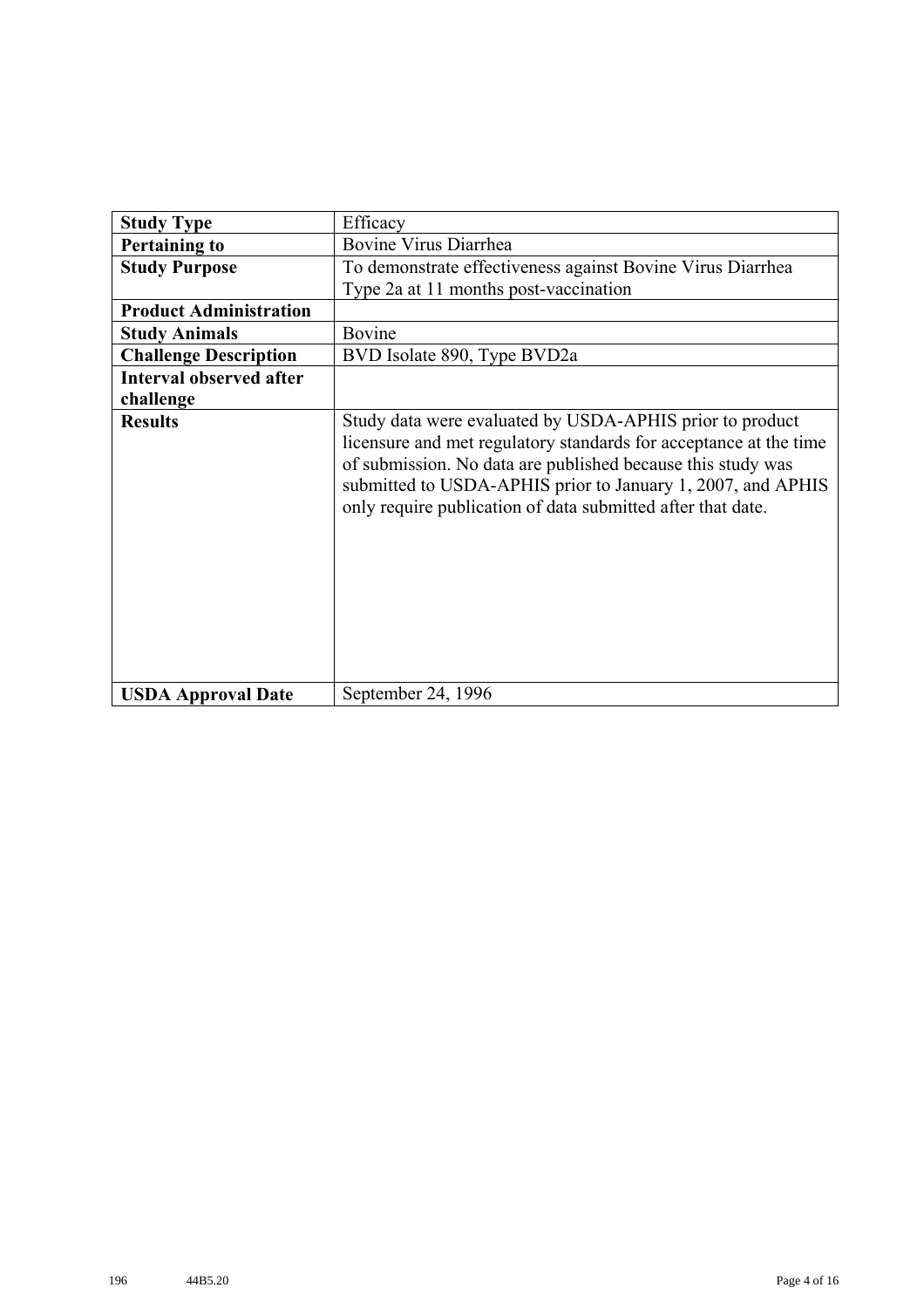| <b>Study Type</b>              | Efficacy                                                                                                                                                                                                                                                                                                                   |  |  |  |
|--------------------------------|----------------------------------------------------------------------------------------------------------------------------------------------------------------------------------------------------------------------------------------------------------------------------------------------------------------------------|--|--|--|
| <b>Pertaining to</b>           | Campylobacter fetus                                                                                                                                                                                                                                                                                                        |  |  |  |
| <b>Study Purpose</b>           | To demonstrate effectiveness against Campylobacter fetus                                                                                                                                                                                                                                                                   |  |  |  |
| <b>Product Administration</b>  |                                                                                                                                                                                                                                                                                                                            |  |  |  |
| <b>Study Animals</b>           | Bovine                                                                                                                                                                                                                                                                                                                     |  |  |  |
| <b>Challenge Description</b>   |                                                                                                                                                                                                                                                                                                                            |  |  |  |
| <b>Interval observed after</b> |                                                                                                                                                                                                                                                                                                                            |  |  |  |
| challenge                      |                                                                                                                                                                                                                                                                                                                            |  |  |  |
| <b>Results</b>                 | Study data were evaluated by USDA-APHIS prior to product<br>licensure and met regulatory standards for acceptance at the time<br>of submission. No data are published because this study was<br>submitted to USDA-APHIS prior to January 1, 2007, and APHIS<br>only require publication of data submitted after that date. |  |  |  |
| <b>USDA Approval Date</b>      | January 14, 1986                                                                                                                                                                                                                                                                                                           |  |  |  |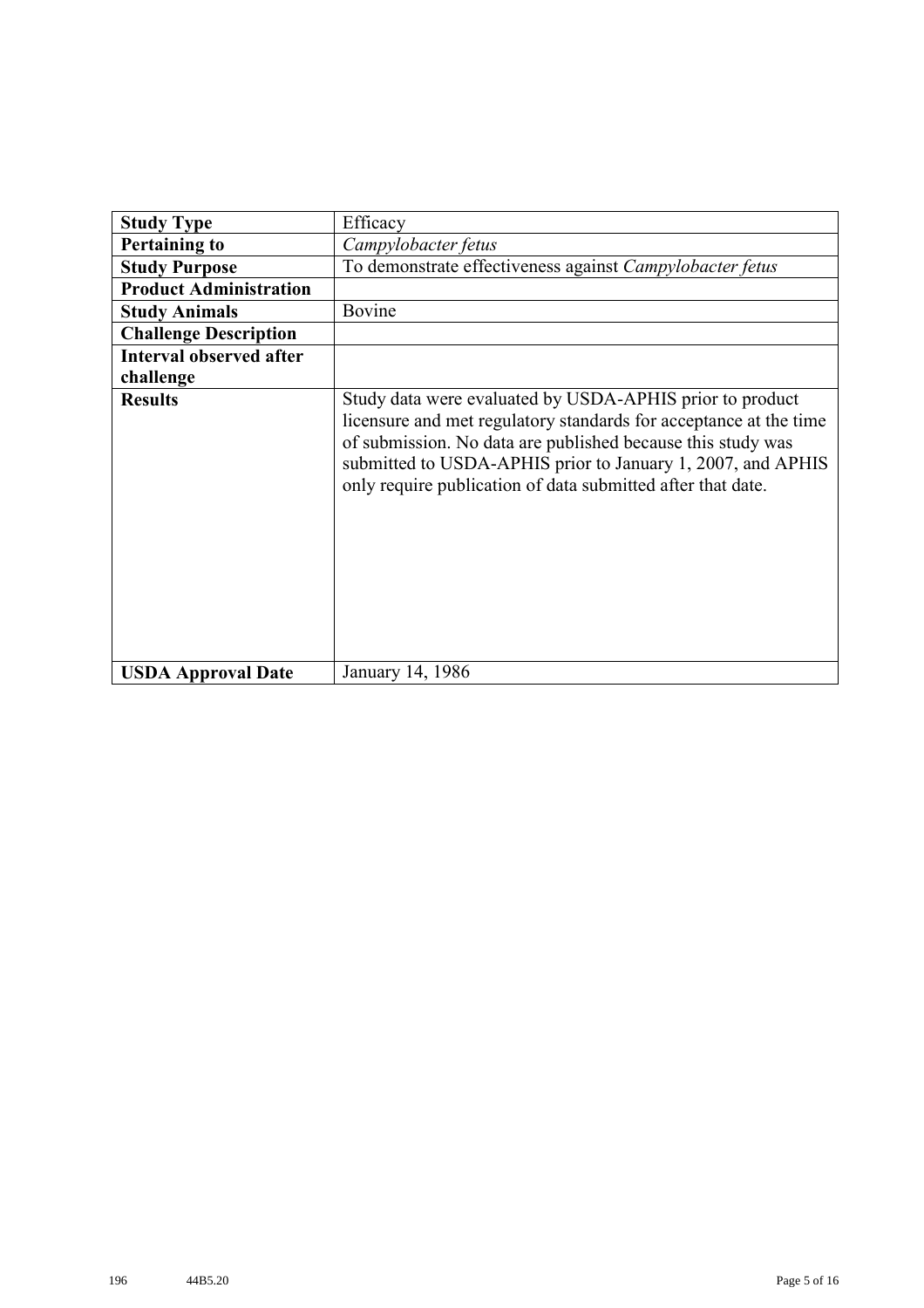| <b>Study Type</b>              | Efficacy                                                                                                                                                                                                                                                                                                                   |  |  |  |  |  |
|--------------------------------|----------------------------------------------------------------------------------------------------------------------------------------------------------------------------------------------------------------------------------------------------------------------------------------------------------------------------|--|--|--|--|--|
| <b>Pertaining to</b>           | Campylobacter fetus                                                                                                                                                                                                                                                                                                        |  |  |  |  |  |
| <b>Study Purpose</b>           | To demonstrate effectiveness against Campylobacter fetus for                                                                                                                                                                                                                                                               |  |  |  |  |  |
|                                | one year duration of immunity                                                                                                                                                                                                                                                                                              |  |  |  |  |  |
| <b>Product Administration</b>  |                                                                                                                                                                                                                                                                                                                            |  |  |  |  |  |
| <b>Study Animals</b>           | Bovine                                                                                                                                                                                                                                                                                                                     |  |  |  |  |  |
| <b>Challenge Description</b>   |                                                                                                                                                                                                                                                                                                                            |  |  |  |  |  |
| <b>Interval observed after</b> |                                                                                                                                                                                                                                                                                                                            |  |  |  |  |  |
| challenge                      |                                                                                                                                                                                                                                                                                                                            |  |  |  |  |  |
| <b>Results</b>                 | Study data were evaluated by USDA-APHIS prior to product<br>licensure and met regulatory standards for acceptance at the time<br>of submission. No data are published because this study was<br>submitted to USDA-APHIS prior to January 1, 2007, and APHIS<br>only require publication of data submitted after that date. |  |  |  |  |  |
| <b>USDA Approval Date</b>      | March 15, 1989                                                                                                                                                                                                                                                                                                             |  |  |  |  |  |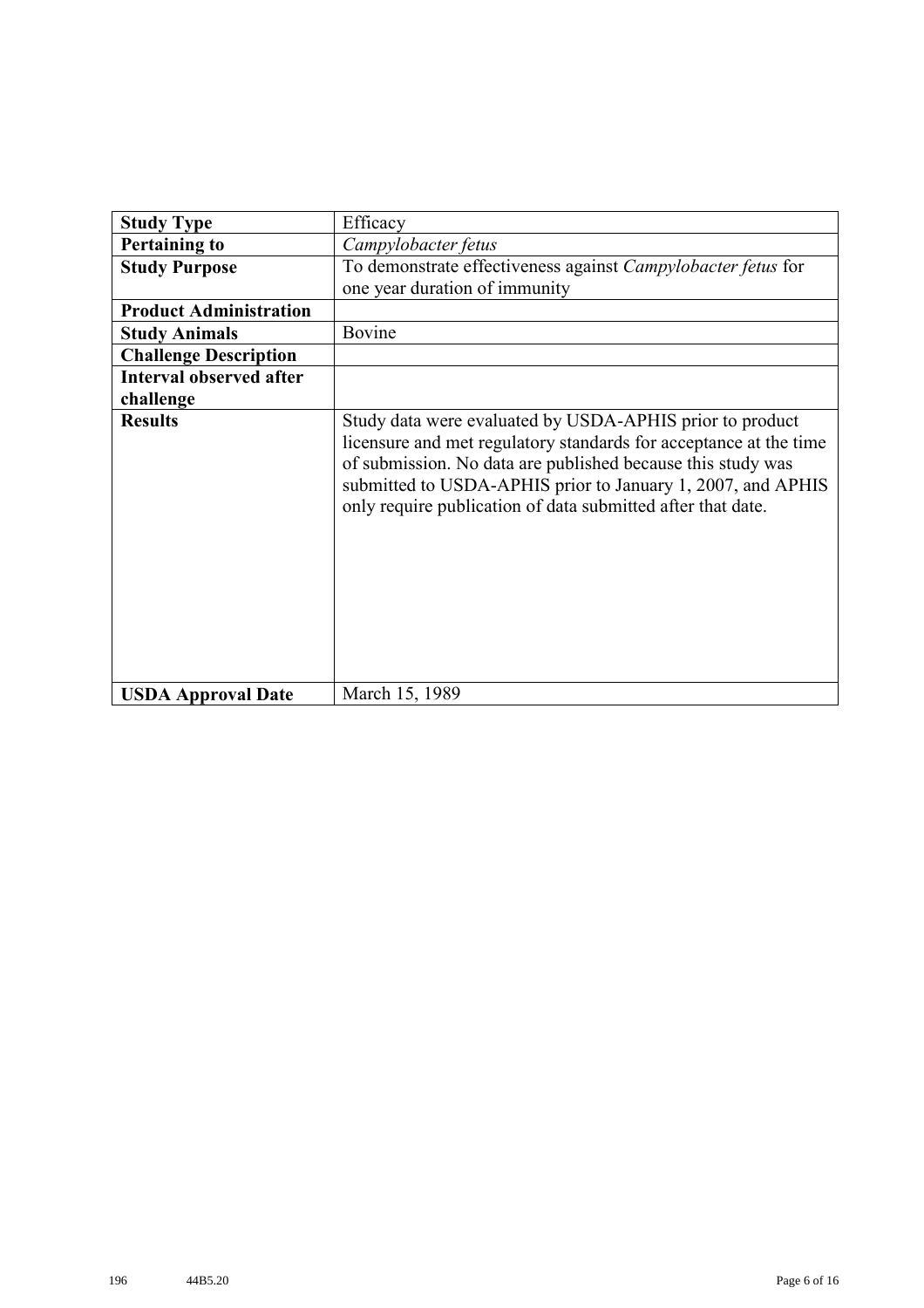| <b>Study Type</b>              | Efficacy                                                                                                                                                                                                                                                                                                                   |  |  |  |  |  |
|--------------------------------|----------------------------------------------------------------------------------------------------------------------------------------------------------------------------------------------------------------------------------------------------------------------------------------------------------------------------|--|--|--|--|--|
| <b>Pertaining to</b>           | <b>Bovine Rhinotracheitis</b>                                                                                                                                                                                                                                                                                              |  |  |  |  |  |
|                                |                                                                                                                                                                                                                                                                                                                            |  |  |  |  |  |
| <b>Study Purpose</b>           | To demonstrate effectiveness against Bovine Rhinotracheitis.                                                                                                                                                                                                                                                               |  |  |  |  |  |
| <b>Product Administration</b>  |                                                                                                                                                                                                                                                                                                                            |  |  |  |  |  |
| <b>Study Animals</b>           | Bovine                                                                                                                                                                                                                                                                                                                     |  |  |  |  |  |
| <b>Challenge Description</b>   |                                                                                                                                                                                                                                                                                                                            |  |  |  |  |  |
| <b>Interval observed after</b> |                                                                                                                                                                                                                                                                                                                            |  |  |  |  |  |
| challenge                      |                                                                                                                                                                                                                                                                                                                            |  |  |  |  |  |
| <b>Results</b>                 | Study data were evaluated by USDA-APHIS prior to product<br>licensure and met regulatory standards for acceptance at the time<br>of submission. No data are published because this study was<br>submitted to USDA-APHIS prior to January 1, 2007, and APHIS<br>only require publication of data submitted after that date. |  |  |  |  |  |
| <b>USDA Approval Date</b>      | October 22, 1986                                                                                                                                                                                                                                                                                                           |  |  |  |  |  |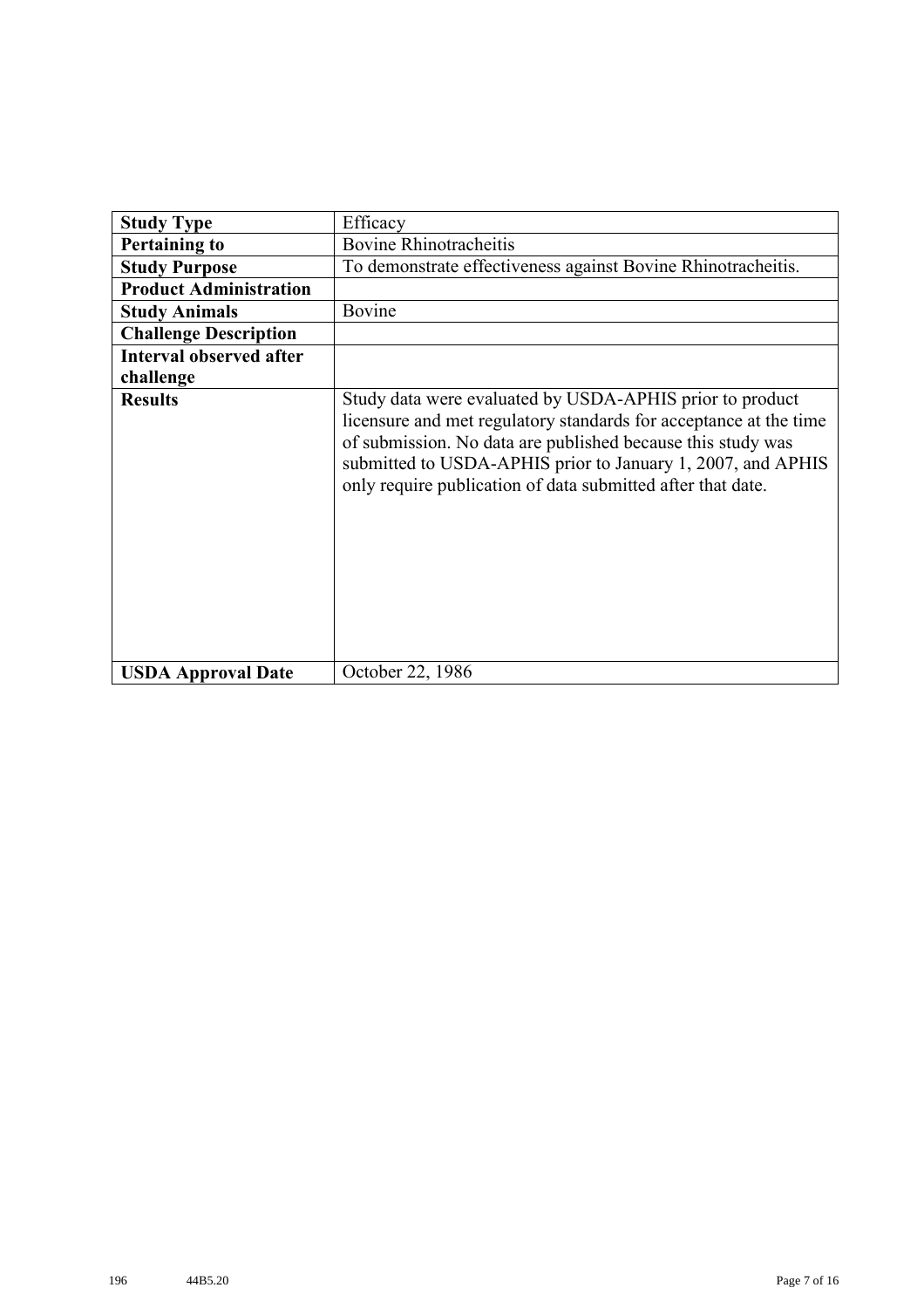| <b>Study Type</b>              | Efficacy                                                                                                                                                                                                                                                                                                                   |  |  |  |  |  |
|--------------------------------|----------------------------------------------------------------------------------------------------------------------------------------------------------------------------------------------------------------------------------------------------------------------------------------------------------------------------|--|--|--|--|--|
| <b>Pertaining to</b>           | Leptospira canicola, Leptospira grippotyphosa, Leptospira                                                                                                                                                                                                                                                                  |  |  |  |  |  |
|                                | icterohaemorrhagiae, Leptospira pomona                                                                                                                                                                                                                                                                                     |  |  |  |  |  |
| <b>Study Purpose</b>           | To demonstrate effectiveness against Leptospira spp.                                                                                                                                                                                                                                                                       |  |  |  |  |  |
| <b>Product Administration</b>  |                                                                                                                                                                                                                                                                                                                            |  |  |  |  |  |
| <b>Study Animals</b>           | Bovine                                                                                                                                                                                                                                                                                                                     |  |  |  |  |  |
| <b>Challenge Description</b>   |                                                                                                                                                                                                                                                                                                                            |  |  |  |  |  |
| <b>Interval observed after</b> |                                                                                                                                                                                                                                                                                                                            |  |  |  |  |  |
| challenge                      |                                                                                                                                                                                                                                                                                                                            |  |  |  |  |  |
| <b>Results</b>                 | Study data were evaluated by USDA-APHIS prior to product<br>licensure and met regulatory standards for acceptance at the time<br>of submission. No data are published because this study was<br>submitted to USDA-APHIS prior to January 1, 2007, and APHIS<br>only require publication of data submitted after that date. |  |  |  |  |  |
| <b>USDA Approval Date</b>      | March 18, 1983                                                                                                                                                                                                                                                                                                             |  |  |  |  |  |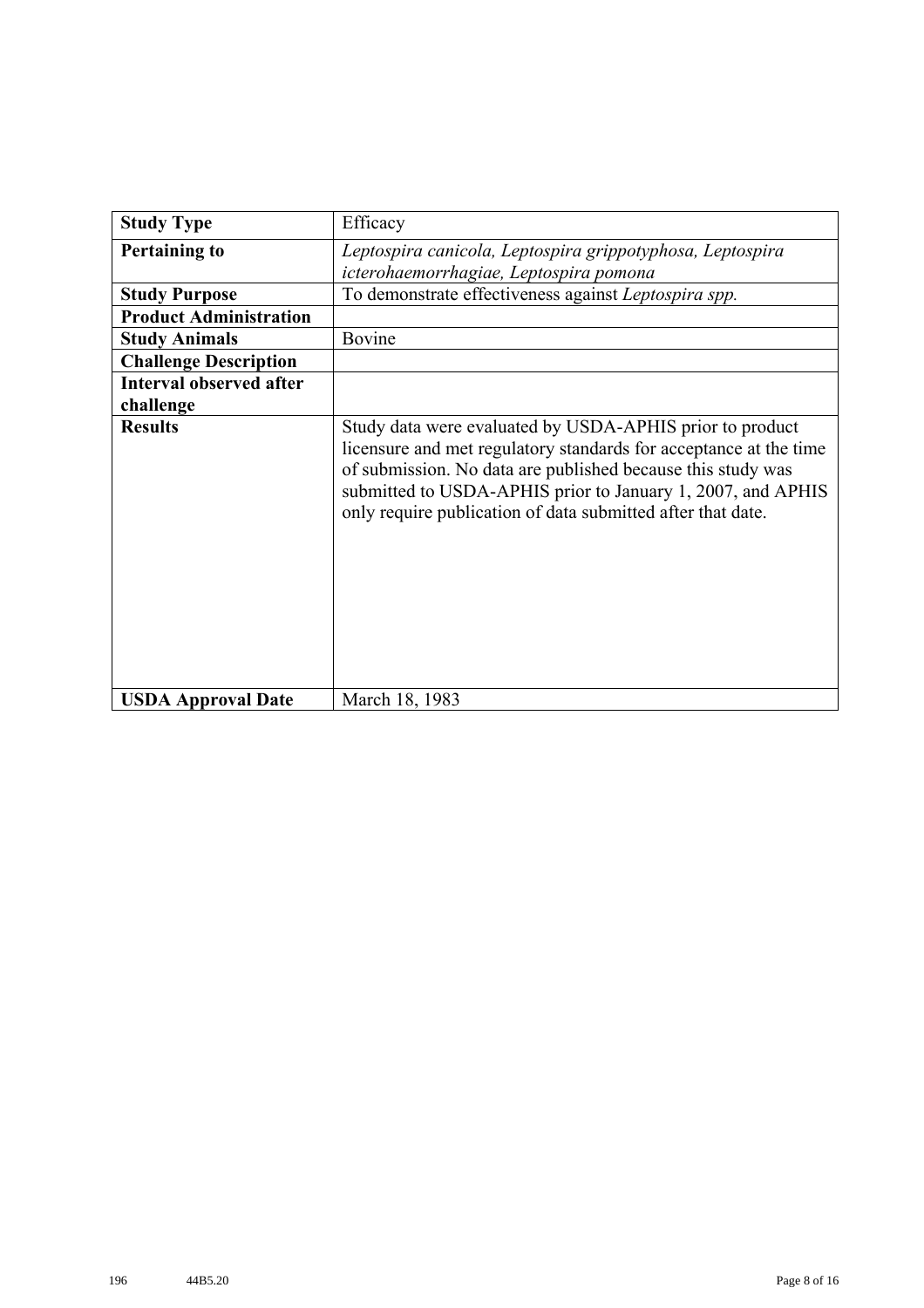| <b>Study Type</b>              | Efficacy                                                                                                                                                                                                                                                                                                                   |  |  |  |
|--------------------------------|----------------------------------------------------------------------------------------------------------------------------------------------------------------------------------------------------------------------------------------------------------------------------------------------------------------------------|--|--|--|
| <b>Pertaining to</b>           | Leptospira hardjo type hardjo-bovis                                                                                                                                                                                                                                                                                        |  |  |  |
| <b>Study Purpose</b>           | To demonstrate effectiveness against Leptospira hardjo type<br>hardjo-bovis                                                                                                                                                                                                                                                |  |  |  |
| <b>Product Administration</b>  |                                                                                                                                                                                                                                                                                                                            |  |  |  |
| <b>Study Animals</b>           | Bovine                                                                                                                                                                                                                                                                                                                     |  |  |  |
| <b>Challenge Description</b>   |                                                                                                                                                                                                                                                                                                                            |  |  |  |
| <b>Interval observed after</b> |                                                                                                                                                                                                                                                                                                                            |  |  |  |
| challenge                      |                                                                                                                                                                                                                                                                                                                            |  |  |  |
| <b>Results</b>                 | Study data were evaluated by USDA-APHIS prior to product<br>licensure and met regulatory standards for acceptance at the time<br>of submission. No data are published because this study was<br>submitted to USDA-APHIS prior to January 1, 2007, and APHIS<br>only require publication of data submitted after that date. |  |  |  |
| <b>USDA Approval Date</b>      | July 24, 2001 / November 9, 2001                                                                                                                                                                                                                                                                                           |  |  |  |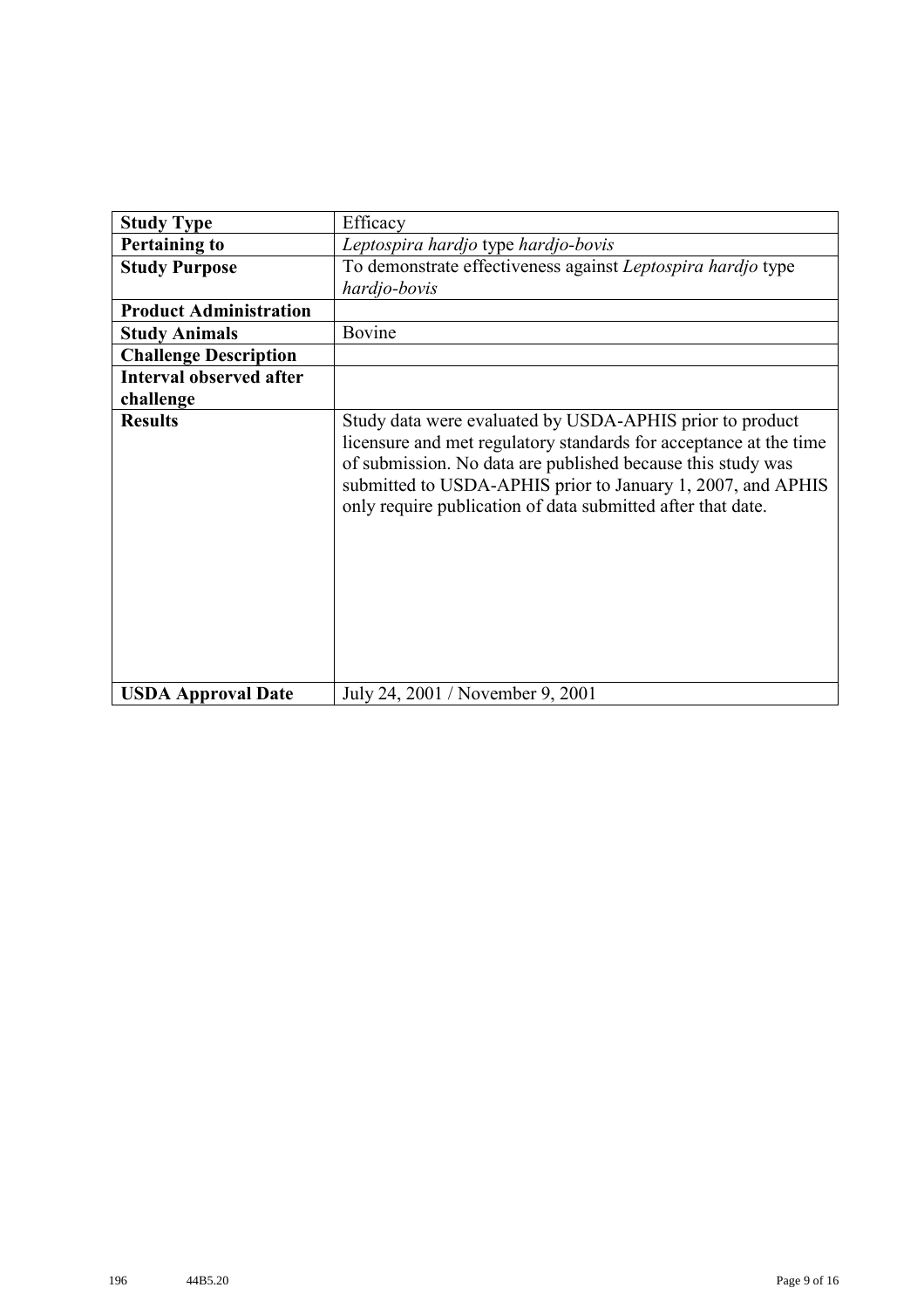| <b>Study Type</b>              | Efficacy                                                         |                                                                             |  |  |  |  |  |
|--------------------------------|------------------------------------------------------------------|-----------------------------------------------------------------------------|--|--|--|--|--|
| <b>Pertaining to</b>           | Leptospira hardjo type hardjo-bovis                              |                                                                             |  |  |  |  |  |
| <b>Study Purpose</b>           |                                                                  | To demonstrate effectiveness against Leptospira hardjo type                 |  |  |  |  |  |
|                                | hardjo-bovis at 12 months post vaccination.                      |                                                                             |  |  |  |  |  |
| <b>Product Administration</b>  |                                                                  | Two doses, given subcutaneously, 28 days apart                              |  |  |  |  |  |
| <b>Study Animals</b>           | 18 vaccinates and 18 placebo controls                            |                                                                             |  |  |  |  |  |
| <b>Challenge Description</b>   |                                                                  | L. hardjo Bovis (10 <sup>7</sup> bacteria/1 mL) administered 397 days after |  |  |  |  |  |
|                                | first vaccination.                                               |                                                                             |  |  |  |  |  |
| <b>Interval observed after</b> | Observed daily after challenge for 57 days. Tissues and organs   |                                                                             |  |  |  |  |  |
| challenge                      | evaluated at 57 days post challenge.                             |                                                                             |  |  |  |  |  |
| <b>Results</b>                 | The primary outcome for the study was the isolation of L. hardjo |                                                                             |  |  |  |  |  |
|                                | bovis organisms from urine, kidney, and reproductive tissues.    |                                                                             |  |  |  |  |  |
|                                |                                                                  |                                                                             |  |  |  |  |  |
|                                | <b>Vaccinates</b><br><b>Controls</b>                             |                                                                             |  |  |  |  |  |
|                                | (# affected/total)<br>(# affected/total)                         |                                                                             |  |  |  |  |  |
|                                | Urine isolation<br>4/18<br>18/18                                 |                                                                             |  |  |  |  |  |
|                                | Kidney isolation<br>0/18<br>18/18                                |                                                                             |  |  |  |  |  |
|                                | Reproductive                                                     |                                                                             |  |  |  |  |  |
|                                | 0/18<br>5/18<br>tissues isolation                                |                                                                             |  |  |  |  |  |
|                                |                                                                  |                                                                             |  |  |  |  |  |
|                                |                                                                  |                                                                             |  |  |  |  |  |
|                                | Raw data shown on attached page.                                 |                                                                             |  |  |  |  |  |
| <b>USDA Approval Date</b>      | February 14, 2011                                                |                                                                             |  |  |  |  |  |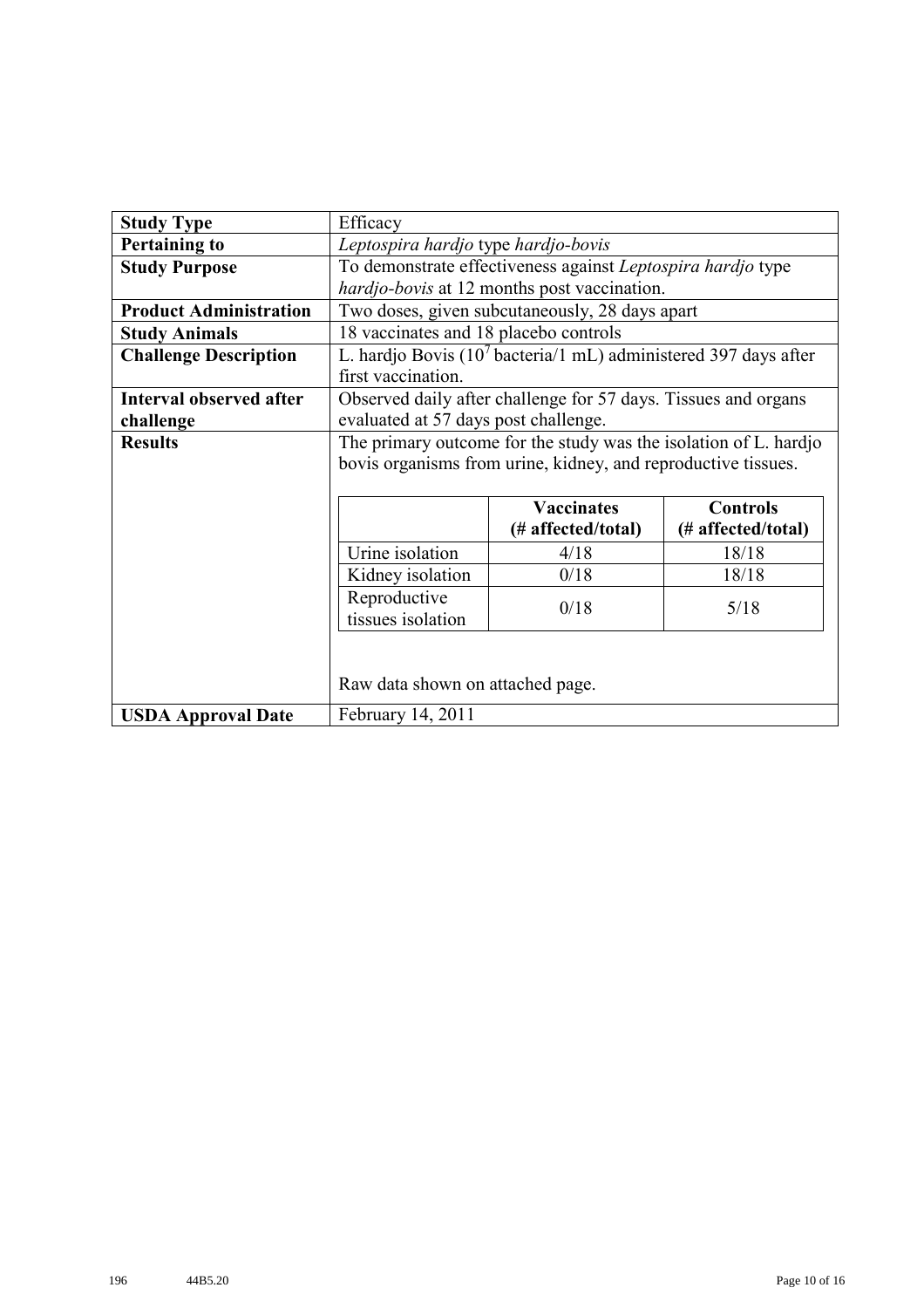| Vaccinates |            |            |            |            |            |            |            |            |            |
|------------|------------|------------|------------|------------|------------|------------|------------|------------|------------|
| Calf       | $-1$ DPC   | 7DPC       | 14DPC      | 21DPC      | 28DPC      | 35DPC      | 42DPC      | 49DPC      | 56DPC      |
| 1          | Neg        | Neg        | <b>Neg</b> | Neg        | Neg        | Neg        | <b>Neg</b> | <b>Neg</b> | Neg        |
| 2          | <b>Neg</b> | Neg        | Neg        | Neg        | <b>Neg</b> | <b>Neg</b> | Neg        | <b>Neg</b> | <b>Neg</b> |
| 3          | <b>Neg</b> | <b>Neg</b> | <b>Neg</b> | <b>Neg</b> | <b>Neg</b> | Neg        | <b>Neg</b> | Neg        | Neg        |
| 4          | <b>Neg</b> | <b>Neg</b> | <b>Neg</b> | <b>Neg</b> | <b>Neg</b> | <b>Neg</b> | <b>Neg</b> | <b>Neg</b> | <b>Neg</b> |
| 5          | <b>Neg</b> | Neg        | Neg        | <b>Neg</b> | <b>Neg</b> | Neg        | Neg        | <b>Neg</b> | Pos        |
| 6          | <b>Neg</b> | Neg        | <b>Neg</b> | Neg        | <b>Neg</b> | <b>Neg</b> | <b>Neg</b> | Neg        | Neg        |
| 7          | Neg        | <b>Neg</b> | <b>Neg</b> | <b>Neg</b> | Neg        | Neg        | Pos        | Neg        | <b>Neg</b> |
| 8          | Neg        | <b>Neg</b> | Neg        | <b>Neg</b> | <b>Neg</b> | <b>Neg</b> | <b>Neg</b> | Neg        | <b>Neg</b> |
| 9          | <b>Neg</b> | <b>Neg</b> | <b>Neg</b> | <b>Neg</b> | <b>Neg</b> | <b>Neg</b> | <b>Neg</b> | Neg        | <b>Neg</b> |
| 10         | <b>Neg</b> | Neg        | <b>Neg</b> | <b>Neg</b> | Pos        | Neg        | <b>Neg</b> | <b>Neg</b> | <b>Neg</b> |
| 11         | <b>Neg</b> | Neg        | Neg        | <b>Neg</b> | <b>Neg</b> | Neg        | Neg        | Neg        | <b>Neg</b> |
| 12         | <b>Neg</b> | Neg        | <b>Neg</b> | Neg        | <b>Neg</b> | Neg        | Neg        | Neg        | Neg        |
| 13         | Neg        | Neg        | <b>Neg</b> | <b>Neg</b> | Neg        | Neg        | Neg        | Neg        | <b>Neg</b> |
| 14         | Neg        | Neg        | Neg        | Neg        | Neg        | Neg        | Neg        | Neg        | Neg        |
| 15         | <b>Neg</b> | <b>Neg</b> | Neg        | Neg        | Neg        | <b>Neg</b> | Neg        | Neg        | <b>Neg</b> |
| 16         | <b>Neg</b> | <b>Neg</b> | <b>Neg</b> | Neg        | <b>Neg</b> | <b>Neg</b> | <b>Neg</b> | Neg        | <b>Neg</b> |
| 17         | <b>Neg</b> | Neg        | <b>Neg</b> | <b>Neg</b> | <b>Neg</b> | <b>Neg</b> | Neg        | Pos        | <b>Neg</b> |
| 18         | Neg        | Neg        | Neg        | <b>Neg</b> | Neg        | Neg        | Neg        | Neg        | Neg        |

| <b>Isolation of L. Hardjo in Urine</b> |  |  |  |
|----------------------------------------|--|--|--|
|----------------------------------------|--|--|--|

| Controls       |            |            |            |            |       |       |       |            |            |
|----------------|------------|------------|------------|------------|-------|-------|-------|------------|------------|
| Calf           | $-1$ DPC   | 7DPC       | 14DPC      | 21DPC      | 28DPC | 35DPC | 42DPC | 49DPC      | 56DPC      |
| 1              | <b>Neg</b> | <b>Neg</b> | <b>Neg</b> | Pos        | Pos   | Pos   | Pos   | Pos        | Pos        |
| $\overline{2}$ | <b>Neg</b> | <b>Neg</b> | <b>Neg</b> | Pos        | Pos   | Pos   | Pos   | Pos        | Pos        |
| 3              | Neg        | <b>Neg</b> | <b>Neg</b> | <b>Neg</b> | Pos   | Pos   | Neg   | Pos        | Pos        |
| 4              | Neg        | <b>Neg</b> | <b>Neg</b> | Pos        | Pos   | Pos   | Pos   | Pos        | Pos        |
| 5              | Neg        | <b>Neg</b> | <b>Neg</b> | Pos        | Pos   | Pos   | Pos   | <b>Pos</b> | Pos        |
| 6              | Neg        | Neg        | Neg        | <b>Neg</b> | Pos   | Pos   | Pos   | Pos        | Pos        |
| 7              | Neg        | <b>Neg</b> | Neg        | <b>Neg</b> | Pos   | Pos   | Pos   | Pos        | Pos        |
| 8              | Neg        | <b>Neg</b> | <b>Neg</b> | <b>Neg</b> | Pos   | Pos   | Pos   | Pos        | Pos        |
| 9              | <b>Neg</b> | <b>Neg</b> | <b>Neg</b> | Pos        | Pos   | Pos   | Neg   | Pos        | Pos        |
| 10             | Neg        | <b>Neg</b> | <b>Neg</b> | Neg        | Pos   | Pos   | Pos   | Pos        | Pos        |
| 11             | <b>Neg</b> | <b>Neg</b> | Neg        | Pos        | Pos   | Pos   | Pos   | Pos        | Pos        |
| 12             | Neg        | <b>Neg</b> | Neg        | Pos        | Pos   | Pos   | Pos   | <b>Pos</b> | <b>Pos</b> |
| 13             | Neg        | Neg        | Neg        | <b>Neg</b> | Pos   | Pos   | Pos   | Pos        | <b>Pos</b> |
| 14             | <b>Neg</b> | <b>Neg</b> | Neg        | Neg        | Pos   | Pos   | Pos   | Pos        | Pos        |
| 15             | <b>Neg</b> | <b>Neg</b> | Neg        | Pos        | Pos   | Pos   | Pos   | Pos        | Pos        |
| 16             | <b>Neg</b> | Neg        | <b>Neg</b> | <b>Neg</b> | Pos   | Pos   | Pos   | Pos        | Pos        |
| 17             | <b>Neg</b> | <b>Neg</b> | <b>Neg</b> | Neg        | Pos   | Pos   | Pos   | Pos        | Pos        |
| 18             | Neg        | <b>Neg</b> | Neg        | Pos        | Pos   | Pos   | Pos   | Pos        | Pos        |

DPC - Days Post Challenge

Pos - Positive Isolation of L. Hardjo

Neg - No Isolation of L. Hardjo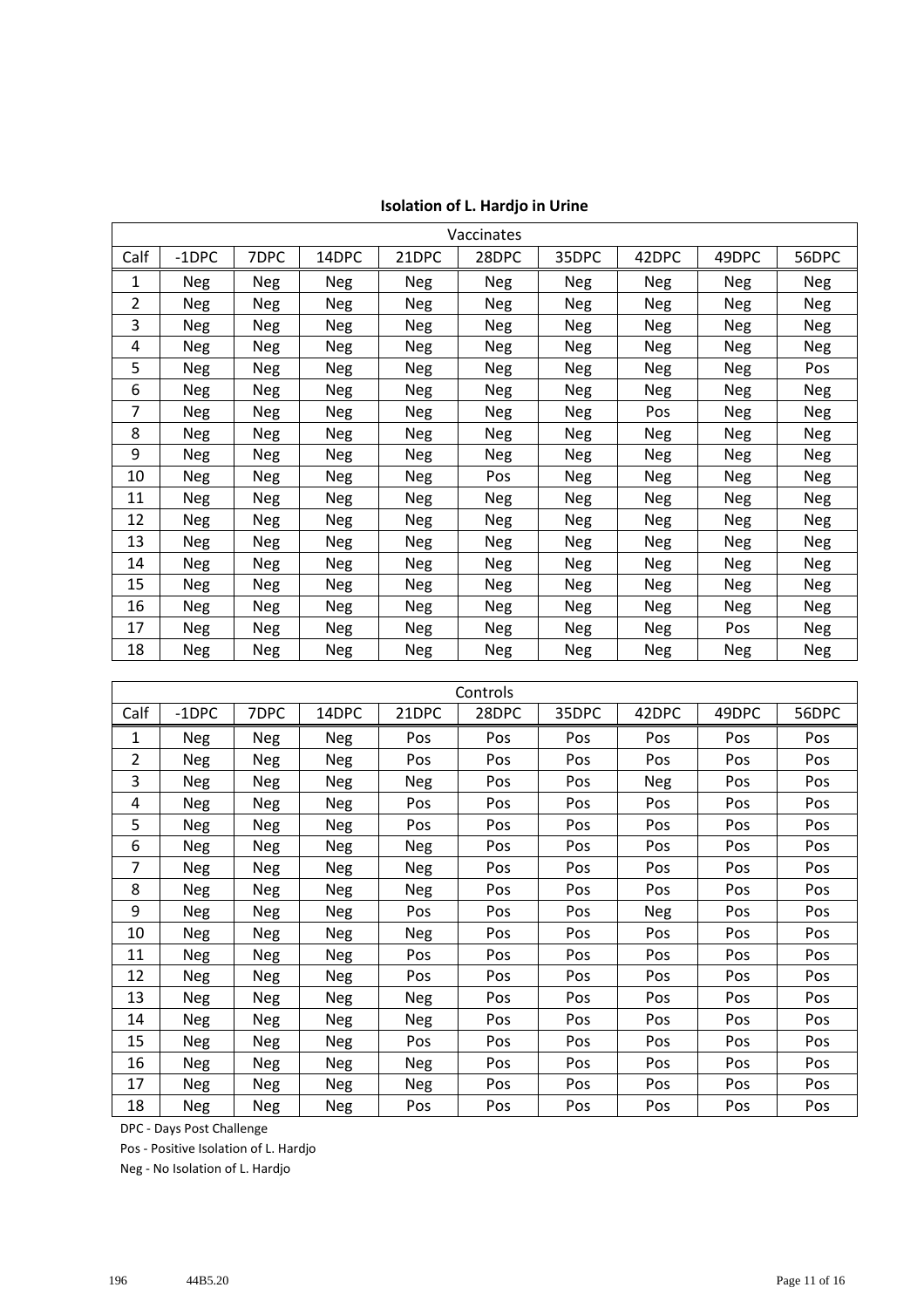| Vaccinates     |        |            |         |            |  |
|----------------|--------|------------|---------|------------|--|
| Calf           | Kidney | Ovary      | Oviduct | Uterus     |  |
| 1              | Neg    | Neg        | Neg     | Neg        |  |
| $\overline{2}$ | Neg    | Neg        | Neg     | <b>Neg</b> |  |
| 3              | Neg    | <b>Neg</b> | Neg     |            |  |
| 4              | Neg    | Neg        | Neg     | Neg        |  |
| 5              | Neg    | Neg        | Neg     | Neg        |  |
| 6              | Neg    | <b>Neg</b> | Neg     | Neg        |  |
| 7              | Neg    | Neg        | Neg     | Neg        |  |
| 8              | Neg    | Neg        | Neg     | Neg        |  |
| 9              | Neg    | Neg        | Neg     | Neg        |  |
| 10             | Neg    | Neg        | Neg     | <b>Neg</b> |  |
| 11             | Neg    | Neg        | Neg     | Neg        |  |
| 12             | Neg    | Neg        | Neg     | Neg        |  |
| 13             | Neg    | Neg        | Neg     | Neg        |  |
| 14             | Neg    | Neg        | Neg     | Neg        |  |
| 15             | Neg    | Neg        | Neg     | Neg        |  |
| 16             | Neg    | Neg        | Neg     | Neg        |  |
| 17             | Neg    | Neg        | Neg     | Neg        |  |
| 18             | Neg    | Neg        | Neg     | Neg        |  |

**Isolation of L. Hardjo in Kidney and Reproductive tissues**

| Controls       |        |            |            |            |  |
|----------------|--------|------------|------------|------------|--|
| Calf           | Kidney | Ovary      | Oviduct    | Uterus     |  |
| $\mathbf{1}$   | Pos    | Neg        | Neg        | Neg        |  |
| $\overline{2}$ | Pos    | <b>Neg</b> | <b>Neg</b> | <b>Neg</b> |  |
| 3              | Pos    | <b>Neg</b> | <b>Neg</b> | <b>Neg</b> |  |
| 4              | Pos    | <b>Neg</b> | <b>Neg</b> | <b>Neg</b> |  |
| 5              | Pos    | Neg        | Pos        | <b>Neg</b> |  |
| 6              | Pos    | <b>Neg</b> | Neg        | <b>Neg</b> |  |
| $\overline{7}$ | Pos    | Pos        | <b>Neg</b> | <b>Neg</b> |  |
| 8              | Pos    | <b>Neg</b> | <b>Neg</b> | Neg        |  |
| 9              | Pos    | Pos        | Pos        | <b>Neg</b> |  |
| 10             | Pos    | <b>Neg</b> | <b>Neg</b> | <b>Neg</b> |  |
| 11             | Pos    | <b>Neg</b> | <b>Neg</b> | <b>Neg</b> |  |
| 12             | Pos    | <b>Neg</b> | <b>Neg</b> | <b>Neg</b> |  |
| 13             | Pos    | Pos        | Neg        | <b>Neg</b> |  |
| 14             | Pos    | Pos        | <b>Neg</b> | <b>Neg</b> |  |
| 15             | Pos    | <b>Neg</b> | <b>Neg</b> | <b>Neg</b> |  |
| 16             | Pos    | Neg        | Neg        | <b>Neg</b> |  |
| 17             | Pos    | Neg        | <b>Neg</b> | <b>Neg</b> |  |
| 18             | Pos    | <b>Neg</b> | Neg        | <b>Neg</b> |  |

Pos – Positive Isolation of L. hardjo

Neg – No isolation of L. hardjo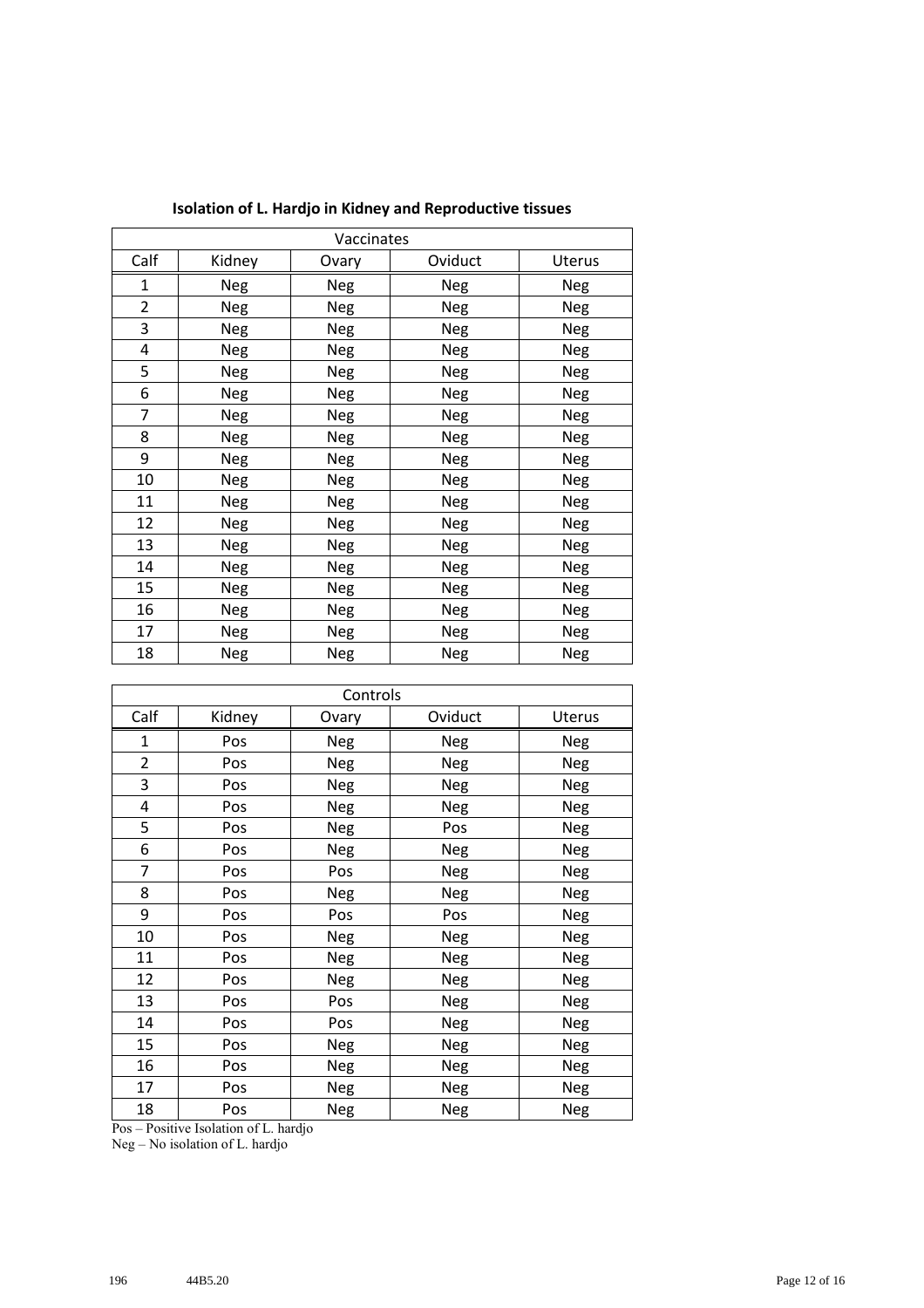| <b>Study Type</b>              | Efficacy                                                                                                                                                                                                                                                                                                                   |
|--------------------------------|----------------------------------------------------------------------------------------------------------------------------------------------------------------------------------------------------------------------------------------------------------------------------------------------------------------------------|
| <b>Pertaining to</b>           | Bovine Parainfluenza Type 3                                                                                                                                                                                                                                                                                                |
| <b>Study Purpose</b>           | To demonstrate effectiveness against Bovine Parainfluenza Type                                                                                                                                                                                                                                                             |
|                                | 3.                                                                                                                                                                                                                                                                                                                         |
| <b>Product Administration</b>  |                                                                                                                                                                                                                                                                                                                            |
| <b>Study Animals</b>           | Bovine                                                                                                                                                                                                                                                                                                                     |
| <b>Challenge Description</b>   |                                                                                                                                                                                                                                                                                                                            |
| <b>Interval observed after</b> |                                                                                                                                                                                                                                                                                                                            |
| challenge                      |                                                                                                                                                                                                                                                                                                                            |
| <b>Results</b>                 | Study data were evaluated by USDA-APHIS prior to product<br>licensure and met regulatory standards for acceptance at the time<br>of submission. No data are published because this study was<br>submitted to USDA-APHIS prior to January 1, 2007, and APHIS<br>only require publication of data submitted after that date. |
| <b>USDA Approval Date</b>      | March 12, 1987 (License Issued)                                                                                                                                                                                                                                                                                            |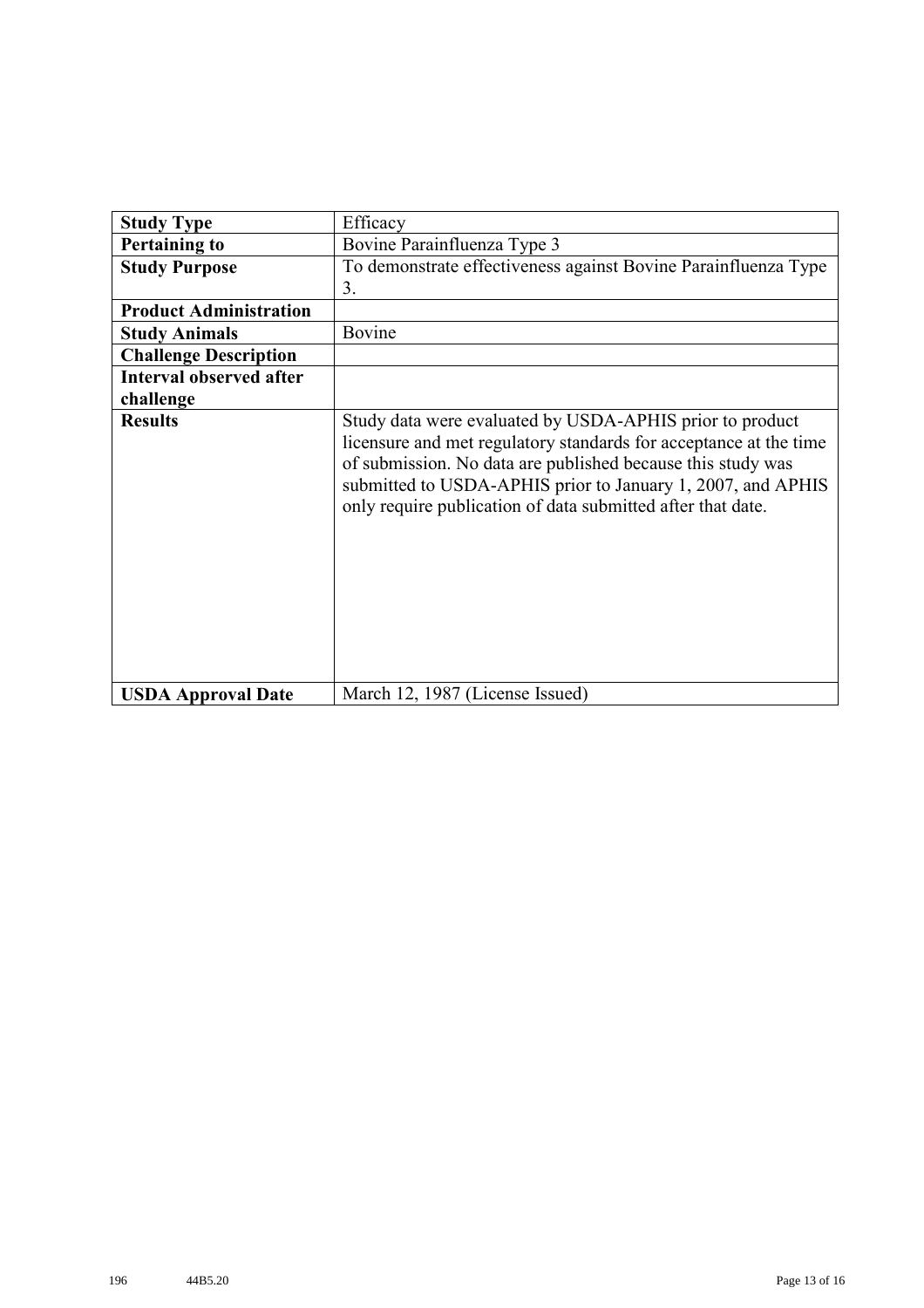| <b>Study Type</b>              | Efficacy                                                                                                                                                                                                                                                                                                                   |
|--------------------------------|----------------------------------------------------------------------------------------------------------------------------------------------------------------------------------------------------------------------------------------------------------------------------------------------------------------------------|
| <b>Pertaining to</b>           | <b>Bovine Respiratory Syncytial Virus</b>                                                                                                                                                                                                                                                                                  |
| <b>Study Purpose</b>           | To demonstrate effectiveness against Bovine Respiratory                                                                                                                                                                                                                                                                    |
|                                | <b>Syncytial Virus</b>                                                                                                                                                                                                                                                                                                     |
| <b>Product Administration</b>  |                                                                                                                                                                                                                                                                                                                            |
| <b>Study Animals</b>           | Bovine                                                                                                                                                                                                                                                                                                                     |
| <b>Challenge Description</b>   |                                                                                                                                                                                                                                                                                                                            |
| <b>Interval observed after</b> |                                                                                                                                                                                                                                                                                                                            |
| challenge                      |                                                                                                                                                                                                                                                                                                                            |
| <b>Results</b>                 | Study data were evaluated by USDA-APHIS prior to product<br>licensure and met regulatory standards for acceptance at the time<br>of submission. No data are published because this study was<br>submitted to USDA-APHIS prior to January 1, 2007, and APHIS<br>only require publication of data submitted after that date. |
| <b>USDA Approval Date</b>      | December 18, 1987                                                                                                                                                                                                                                                                                                          |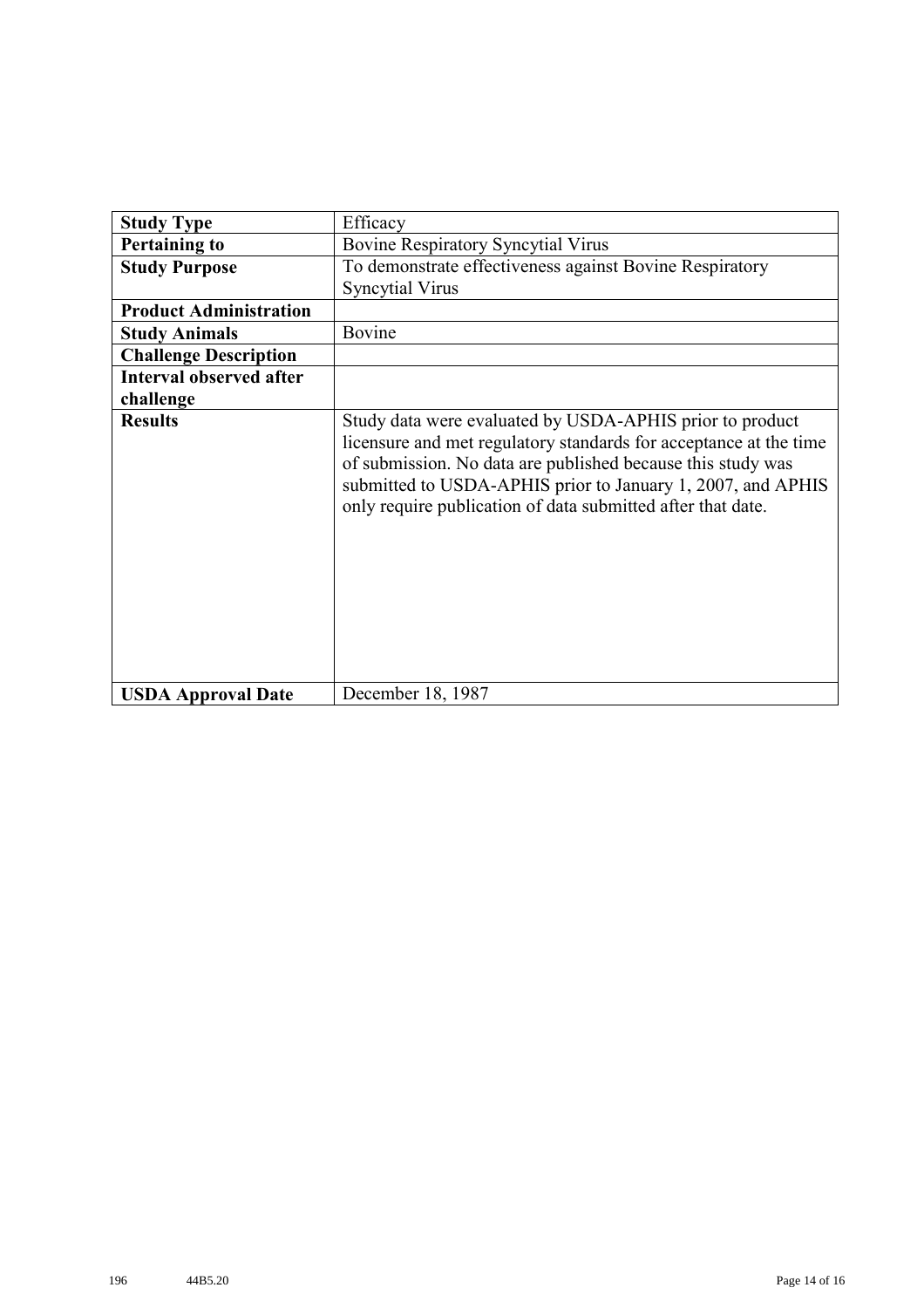| <b>Study Type</b>              | Safety                                                                                                                                               |
|--------------------------------|------------------------------------------------------------------------------------------------------------------------------------------------------|
| <b>Pertaining to</b>           | All fractions                                                                                                                                        |
| <b>Study Purpose</b>           | Safety by SQ route in bovine                                                                                                                         |
| <b>Product Administration</b>  |                                                                                                                                                      |
| <b>Study Animals</b>           |                                                                                                                                                      |
| <b>Challenge Description</b>   |                                                                                                                                                      |
| <b>Interval observed after</b> |                                                                                                                                                      |
| challenge                      |                                                                                                                                                      |
| <b>Results</b>                 | Scientific data were evaluated by USDA-APHIS prior to product<br>licensure and met regulatory standards for acceptance at the time<br>of submission. |